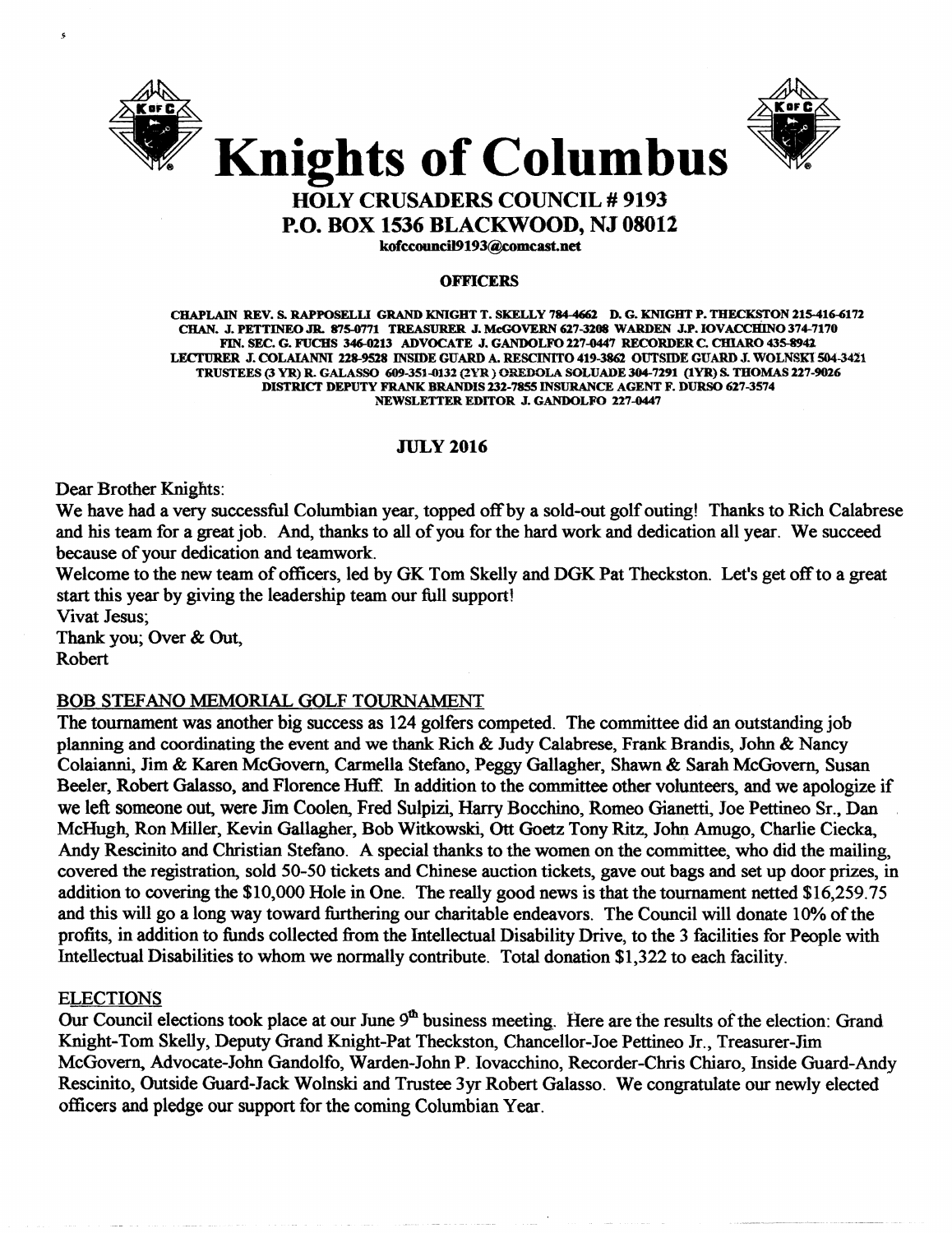#### AWARDS DINNER

On June  $2<sup>nd</sup>$ , we celebrated our successes of the past Columbian Year with our Annual Awards Dinner. The dinner was very well attended and GK Robert Galasso took the occasion to pay tribute to, and acknowledge, the people who contributed to the success of our Council. In attendance were our Pastor, Fr. Mark Cavagnaro for whom we donated \$250 to The Happy Home Orphanage in India, our Chaplain, Fr. Stephen Rapposelli, Sister Helen Cole (Lady of Guadalupe facility \$150 donation), Carolyn Scherrer (Food for the Poor \$150 donation), Tony & Diana Ritz (Jesse Tree), Anna. O'Toole (St Vincent DePaul \$150 donation) Bob Witkowski (OLOH Prayer Book), and to the family of the late Bill LaPorta PGK, FDD for his service to the Council and the Order. We received 2 State awards, one for our hoagie sale fund raisers for seminarians, and one to Mr.& Mrs. Jeff Lilley for their Culture of Life Service. The highlight of the evening was the recognition of our Knight of the Year, Joe Pettineo, Jr. and our Family of the Year, Jim McGovern and Family. And finally, an appreciation of service plaque was presented to GK Robert Galasso by DD Frank Brandis for a job well done.

# CHARITY MANIA

Included with your newsletter is a Charity Mania game card for the coming NFL season. The instructions for participating are on the game card. Just complete the name tab and return it to Joe Pettineo Ir. with your \$20 donation and you're a player for all 17 games of the season. You may recall we have done this in the past for the regular season and the super bowl and it has been very successful, so get on board. We would also add that last year some of the cards we sent out had winning combinations but the members that received those cards never responded, so no payout was made on those cards. Make your returns before Sept.  $10^{th}$  to Brother Joe, the parish office or at a meeting.

#### DEGREE NEWS

Our Council congratulates Anthony Aceto and Hugo Candeloro who took their  $3<sup>rd</sup>$  degree and

attained the honors of full knighthood in our Order at Santa Maria Council on June 17<sup>th</sup>. Witnessing the degree were Joe Pettineo Sr. & Jr.

#### BLOOD DONOR DRIVE

On July  $7<sup>th</sup>$ , our Council will sponsor a Red Cross blood donor drive from 2 to 7 PM in the Parish Center. Blood supplies are always in short supply and your help is always appreciated. If you are physically able, come in, roll up your sleeve and give. We will provide some food to help get you back on your feet. Please try to give.

# KNIGHT/FAMILY OF THE MONTH

Our Knight of the Month for June was Bob Witkowski (Service to the Council). Our Family of the month for June was Rich Calabrese and Family (Golf Outing). Congratulations and thank you.

#### SCHOLARSHIP AWARDS

Once again, our Council awarded \$200 and \$100 scholarships to students graduating from each of our 4 township middle schools i.e. OLOH, Ann Mullen, C.W. Lewis and Glen Landing, who will be attending a Catholic High School.

## OLOH MASS AND PARISH PICNIC

Following the 4:30 Mass OLOH will host an outdoor picnic on the Parish grounds for our parishioners. Our commitment, once again, will be to help with the setup of tents, tables and chairs and donate food and refreshments. We will need help with the setup beginning about 2:30. If you're available, we would appreciate your help.

## CHAPLAIN'S CORNER

"To God what is God's." And this is what we are doing when we practice our holy religion. We are trying to obey the laws of God and of the Church, which was founded by his only begotten Son. We are trying to be not mere listeners of what Christ taught, but doers as well. In a word, we are working out our salvation, which should be the most important goal of everyone on earth. "What profit would a man show if he were to gain the whole world and destroy himself in the process."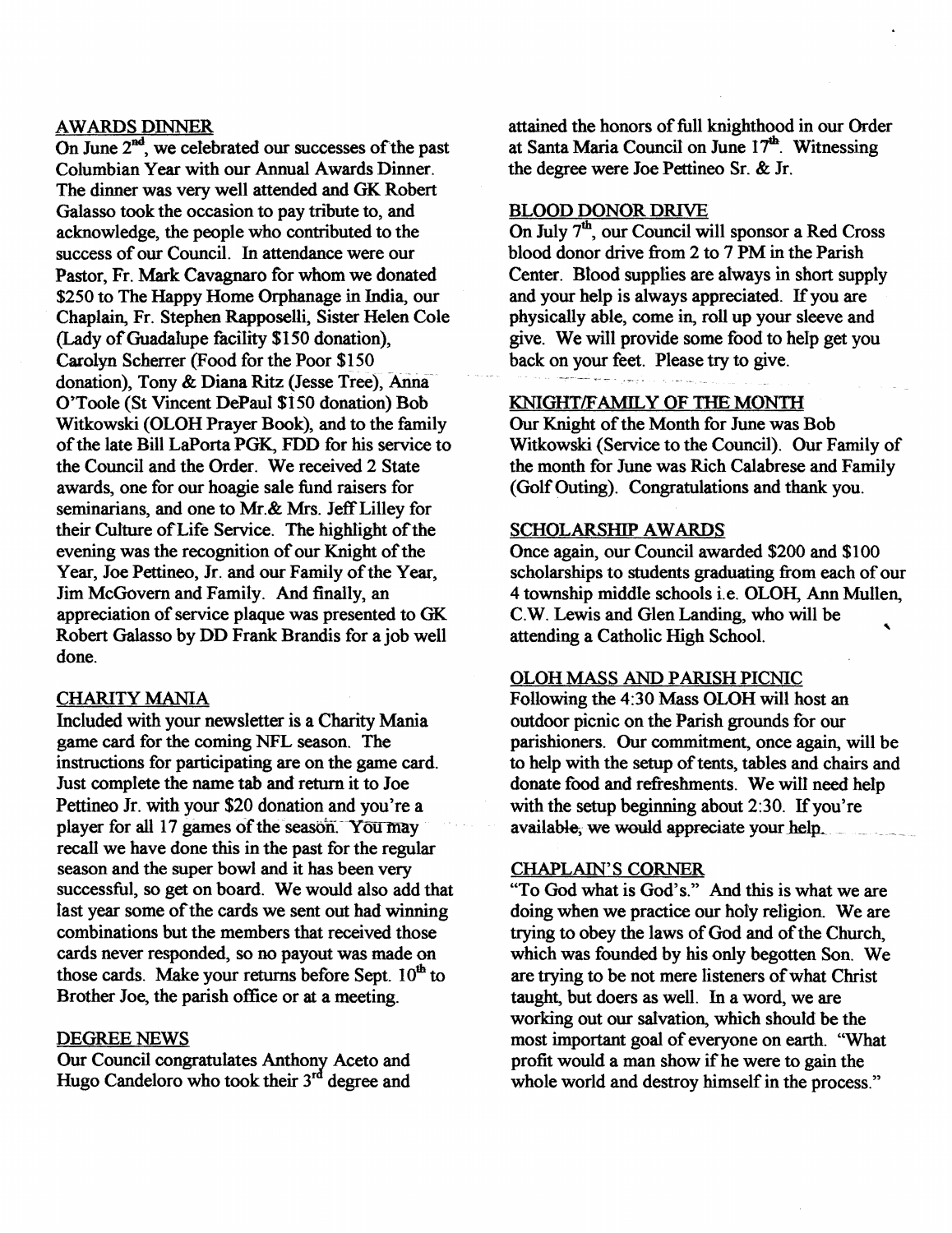#### KNIGHTS OF COLUMBUS INSURANCE

Our investment strategy is both safe and Catholicbased. We will not purchase junk bonds. We will not purchase derivatives. We will not invest in companies that deal in abortion, contraception, human cloning, embryonic stem cell research for profit healthcare that pays for any of the aforementioned, and pornography. The world's most Ethical Company assessment is based on the Ethisphere Institute's Ethics Quotient framework, developed over years of research and vetted and refined by the expert advice from Ethisphere's World's Most Ethical Company Methodology Advisory Panel. Those that demonstrate leadership in areas like citizenship, integrity and transparency create more value for their investors, communities, customers and employees, thus solidifying a sustainable business advantage said Ethisphere Institute. We are honored that they again acknowledge our commitment. It is this commitment that makes doing business with the Knights of Columbus truly different. Call me today for an appointment. Fred Durso, FICF, Field Agent, (856) 401-3055 Concerte de crem

#### CHARITABLE RECORD SET

The Knights of Columbus set a new all-time record last year for charitable donations and service hours with \$175,079,192 in donations and more than 73.4 million hours of service. The numbers were announced at the closing session of the annual Organizational Meeting of State Deputies in New Haven.

#### FOURTH DEGREE NEWS

The Bishop Schad Assembly meets on the 3<sup>rd</sup> Wednesday of the month in the Parish Center.

# FIRST FRIDAY ADORATION

The next Exposition of the Blessed Sacrament will take place in the Our Lady of Hope Chapel on First Friday, July 1st, after the 9:00 AM Mass, continue

until 7:00 PM, and close with Benediction. Try to stop in to spend time with the Lord.

# EDITORIAL

We told you this was going to be a busy month and we, once again, were at our best. It was great. We congratulate all of you on a job well done throughout the Columbian Year. The golf tournament was a huge success and we thank you for your support and participation. Have a happy summer.

Report Follows

Vivat Jesus.

## JULY BIRTHDAYS AND ANNIVERSARIES

The following Knights or members of their families will celebrate their birthdays this month: Steven Armenia, Alexander Arena, Mrs. Marie Belmont, Pete Brusco, Mrs. Judy Calabrese, Ron Chainey, Chris Chiaro, Bob Coyle, Dominic DiClementi, Bernard Dougherty, Ed Fiscella, Mrs. Barbara Harry, John Hunt, James Kennedy, Charles Lane, Ron Miller, Brian Nolan, Ed Steward, Stanley Snyder, Alfred Sulpizi, Lisa Toner, Michael Tortella, Mrs. Pauline Vogelsong, Elizabeth Vogelsong and Marie Woyciechowski. The following members will celebrate their anniversaries: Mr.&Mrs. Dave Lusardi, Mr.& Mrs. Nick Pascale. CONGRATULATIONS!!! Ifwe missed someone's birthday or anniversary, please contact John Gandolfo (227-0447) or gandy@comcast.net.

#### IMPORTANT DATES

July. 1 First Friday (OLOH Chapel) July 9 Picnic Following 4:30 Mass July 14 Officers Meeting (7 PM Parish Center) July 14 Council Meeting (8 PM Parish Center) July 28 Council Meeting (8 PM Parish Center) Aug. 5 First Friday (OLOH Chapel) Aug. 11 Officers Meeting (7 PM Parish Center) Aug. 11 Council Meeting (8 PM Parish Center) Aug. 25 Installation of Officers (7 PM Chapel) Sept. 5 Labor Day